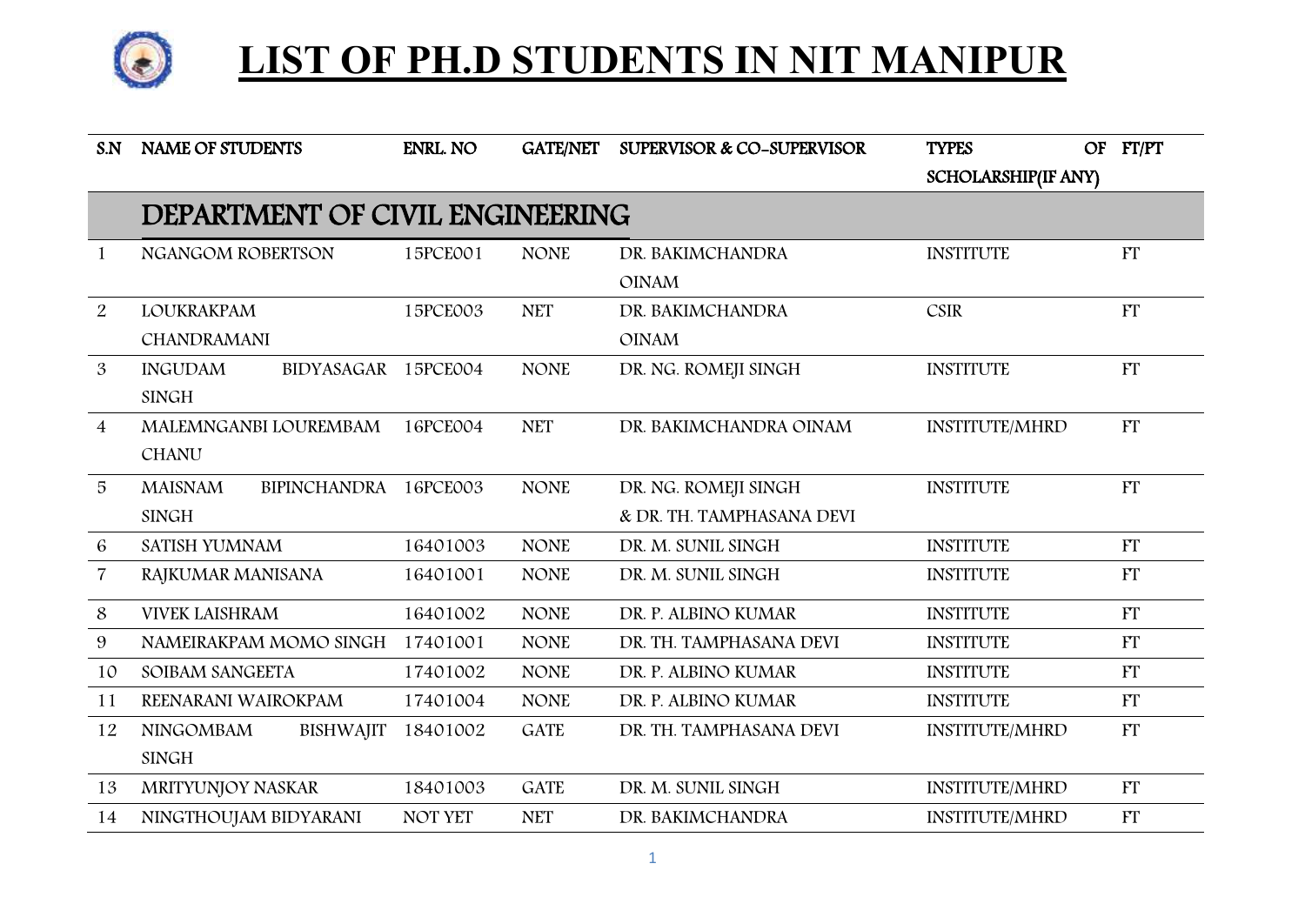G

|                 | <b>CHANU</b>                                | PROVIDED              | (ASRB)      | <b>OINAM</b>                            |                       |           |
|-----------------|---------------------------------------------|-----------------------|-------------|-----------------------------------------|-----------------------|-----------|
| 15              | VICTORIA NINGTHOUJAM                        | <b>NOT YET</b>        | <b>GATE</b> | DR. NG. ROMEJI SINGH                    | <b>INSTITUTE/MHRD</b> | <b>FT</b> |
|                 |                                             | PROVIDED              |             |                                         |                       |           |
| 16              | MRS. SARUNGBAM PIPILEIMA                    | 15PCE002              | <b>NONE</b> | DR. P. ALBINO KUMAR                     | SELF SPONSORED        | PT        |
| 17              | <b>ROHIT KUMAR</b>                          | 16401004              | <b>GATE</b> | DR. M. SUNIL SINGH                      | SELF SPONSORED        | PT        |
| 18              | <b>ARUN KUMAR</b>                           | 18401002              | <b>GATE</b> | DR. M. SUNIL SINGH                      | SELF SPONSORED        | PT        |
| 19              | <b>BILASHINI CHANU</b>                      | 17401003              | <b>NONE</b> | DR. NG. ROMEJI SINGH                    | SELF SPONSORED        | PT        |
|                 | DEPARTMENT COMPUTER SCIENCE AND ENGINEERING |                       |             |                                         |                       |           |
| $\mathbf{1}$    | HIDANGMAYUM                                 | SAXENA 14PCS001       | <b>GATE</b> | PROF. KHUMANTHEM MANGLEM INSTITUTE/MHRD |                       | FT        |
|                 | <b>DEVI</b>                                 |                       |             | <b>SINGH</b>                            |                       |           |
| $\overline{2}$  | ANGOM BUBOOO                                | 14PCS003              | <b>GATE</b> | DR. S. BIRENDRA SINGH                   | <b>INSTITUTE/MHRD</b> | PT        |
|                 |                                             |                       |             | & PROF. KHUMANTHEM MANGLEM              |                       |           |
|                 |                                             |                       |             | <b>SINGH</b>                            |                       |           |
| $\mathfrak{B}$  | ANURADHA LAISHRAM                           | 14PCS004              | <b>GATE</b> | DR. KHELCHANDRA THONGAM                 | SELF-FINANCE          | PT        |
| $\overline{4}$  | <b>MAIBAM</b><br>MANGALLEIBI 14PCS005       |                       | <b>NONE</b> | DR. KHELCHANDRA THONGAM                 | <b>SELF-FINANCE</b>   | PT        |
|                 | <b>CHANU</b>                                |                       |             |                                         |                       |           |
| $5\overline{)}$ | <b>RAJKUMARI</b>                            |                       |             |                                         |                       |           |
|                 |                                             | BIDYALAKSHMI 15PCS001 | <b>GATE</b> | DR. YAMBEM JINA CHANU                   | <b>INSTITUTE/MHRD</b> | <b>FT</b> |
|                 | <b>DEVI</b>                                 |                       |             |                                         |                       |           |
| 6               | RATISHCHANDRA HUIDROM                       | 15PCS002              | <b>GATE</b> | DR. YAMBEM JINA CHANU                   | <b>INSTITUTE/MHRD</b> | <b>FT</b> |
| $\overline{7}$  | <b>SANASAM</b><br>CHANU                     | 16403001              | <b>GATE</b> | DR. PRAKASH CHOUDHARY                   | <b>INSTITUTE/MHRD</b> | FT        |
|                 | <b>INUNGANBI</b>                            |                       |             | & PROF. KHUMANTHEM MANGLEM              |                       |           |
|                 |                                             |                       |             | <b>SINGH</b>                            |                       |           |
| 8               | THOUNAOJAM KOROUHANBI 16403002              |                       | <b>GATE</b> | DR. KHELCHANDRA THONGAM                 | <b>INSTITUTE/MHRD</b> | FT        |
|                 | <b>DEVI</b>                                 |                       |             |                                         |                       |           |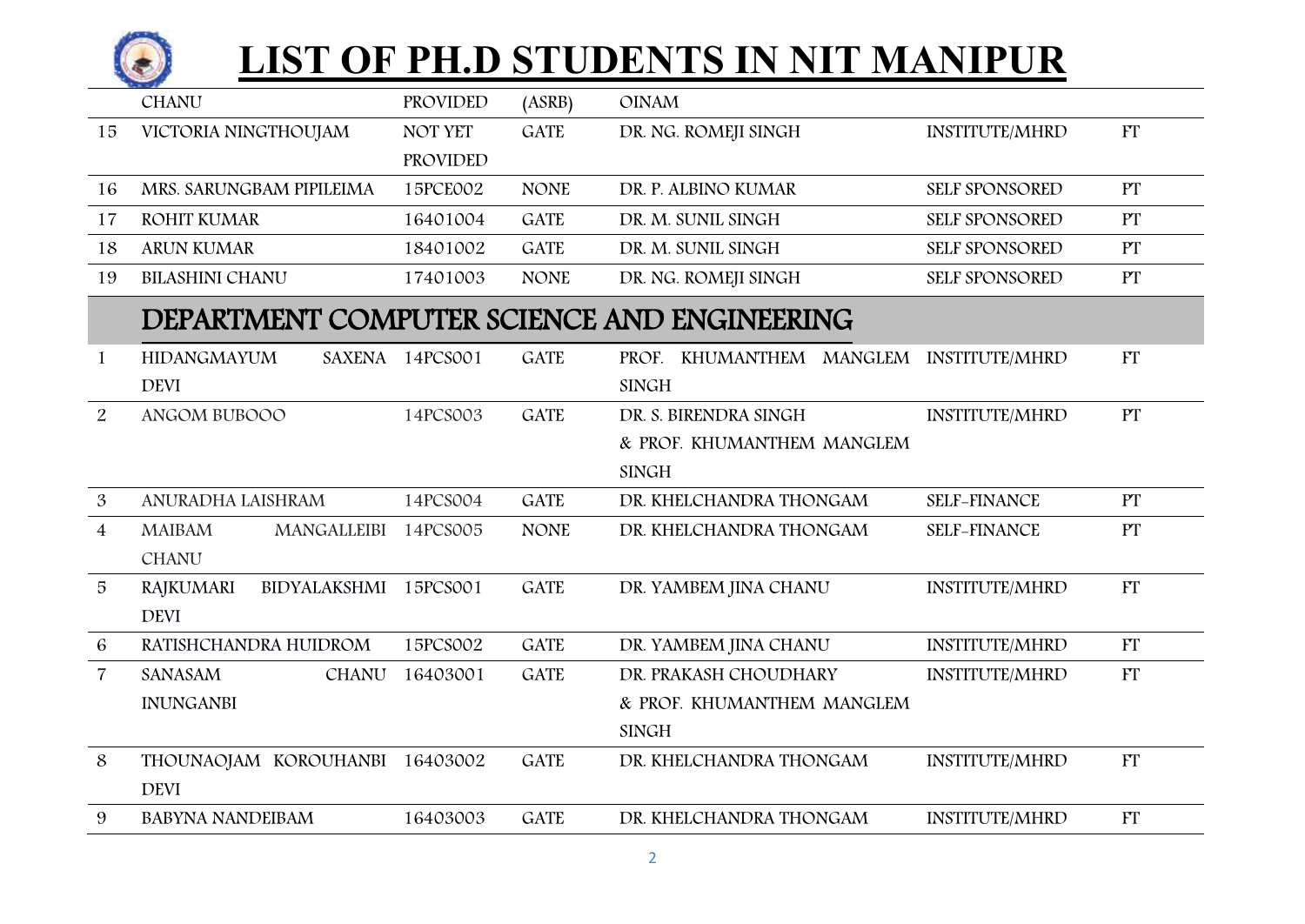

| 10           | <b>DAINA LAISHRAM</b>        | 17403005 | <b>GATE</b> | PROF. KHUMANTHEM MANGLEM INSTITUTE/MHRD<br><b>SINGH</b> |                       | FT        |
|--------------|------------------------------|----------|-------------|---------------------------------------------------------|-----------------------|-----------|
| 11           | SONGBIAKTHANG HANGSING       | 17403004 | <b>GATE</b> | PROF. KHUMANTHEM MANGLEM                                | <b>INSTITUTE/MHRD</b> | <b>FT</b> |
|              |                              |          |             | <b>SINGH</b>                                            |                       |           |
| 12           | LONGAM NIRMAN SINGH          | 17403006 | <b>NONE</b> | DR. PRAKASH CHOUDHARY                                   | <b>SELF FINANCE</b>   | PT        |
|              |                              |          |             | & DR. YAMBEM JINA CHANU                                 |                       |           |
| 13           | LOITONGBAM<br><b>BASANTA</b> | 17403007 | <b>NONE</b> | PROF. KHUMANTHEM MANGLEM                                | <b>SELF FINANCE</b>   | PT        |
|              | <b>KUMAR</b>                 |          |             | <b>SINGH</b>                                            |                       |           |
|              |                              |          |             | & DR. KHELCHANDRA THONGAM                               |                       |           |
| 14           | SANABAM BINESHWOR SINGH      | 17403008 | <b>NONE</b> | PROF. KHUMANTHEM MANGLEM                                | <b>SELF FINANCE</b>   | PT        |
|              |                              |          |             | <b>SINGH</b>                                            |                       |           |
| 15           | MERINA KSHETRIMAYUM          | 17403009 | <b>NONE</b> | PROF. KHUMANTHEM MANGLEM                                | <b>SELF FINANCE</b>   | PT        |
|              |                              |          |             | <b>SINGH</b>                                            |                       |           |
| 16           | M. SHEETAL                   | 18043001 | <b>GATE</b> | DR. PRAKASH CHOUDHARY                                   | <b>INSTITUTE/MHRD</b> | <b>FT</b> |
|              |                              |          |             | &DR. KHELCHANDRA THONGAM                                |                       |           |
| 17           | H GINKHOSIAM SIMTE           | 18403002 | <b>GATE</b> | PROF. KHUMANTHEM MANGLEM                                | <b>INSTITUTE/MHRD</b> | FT        |
|              |                              |          |             | <b>SINGH</b>                                            |                       |           |
| 18           | PAPPU KUMAR BHAGAT           | 23403002 | <b>GATE</b> | DR. PRAKASH CHOUDHARY                                   | <b>INSTITUTE/MHRD</b> | <b>FT</b> |
|              |                              |          |             | & PROF. KHUMANTHEM MANGLEM                              |                       |           |
|              |                              |          |             | <b>SINGH</b>                                            |                       |           |
| 19           | <b>OINAM VIVEK</b>           | 23403003 | <b>GATE</b> | DR. PRAKASH CHOUDHARY                                   | <b>INSTITUTE/MHRD</b> | <b>FT</b> |
|              |                              |          |             | & DR. KHELCHANDRA THONGAM                               |                       |           |
|              |                              |          |             | DEPARTMENT OF ELECTRONICS AND COMMUNICATION ENGINEERING |                       |           |
| $\mathbf{1}$ | <b>MANOJ KUMAR</b>           | 15PEC001 | <b>GATE</b> | DR PK BORA, IIT GUWAHATI &DR                            | <b>SELF FINANCE</b>   | PT        |
|              |                              |          |             | KHUMANTHEM MANGLEM                                      |                       |           |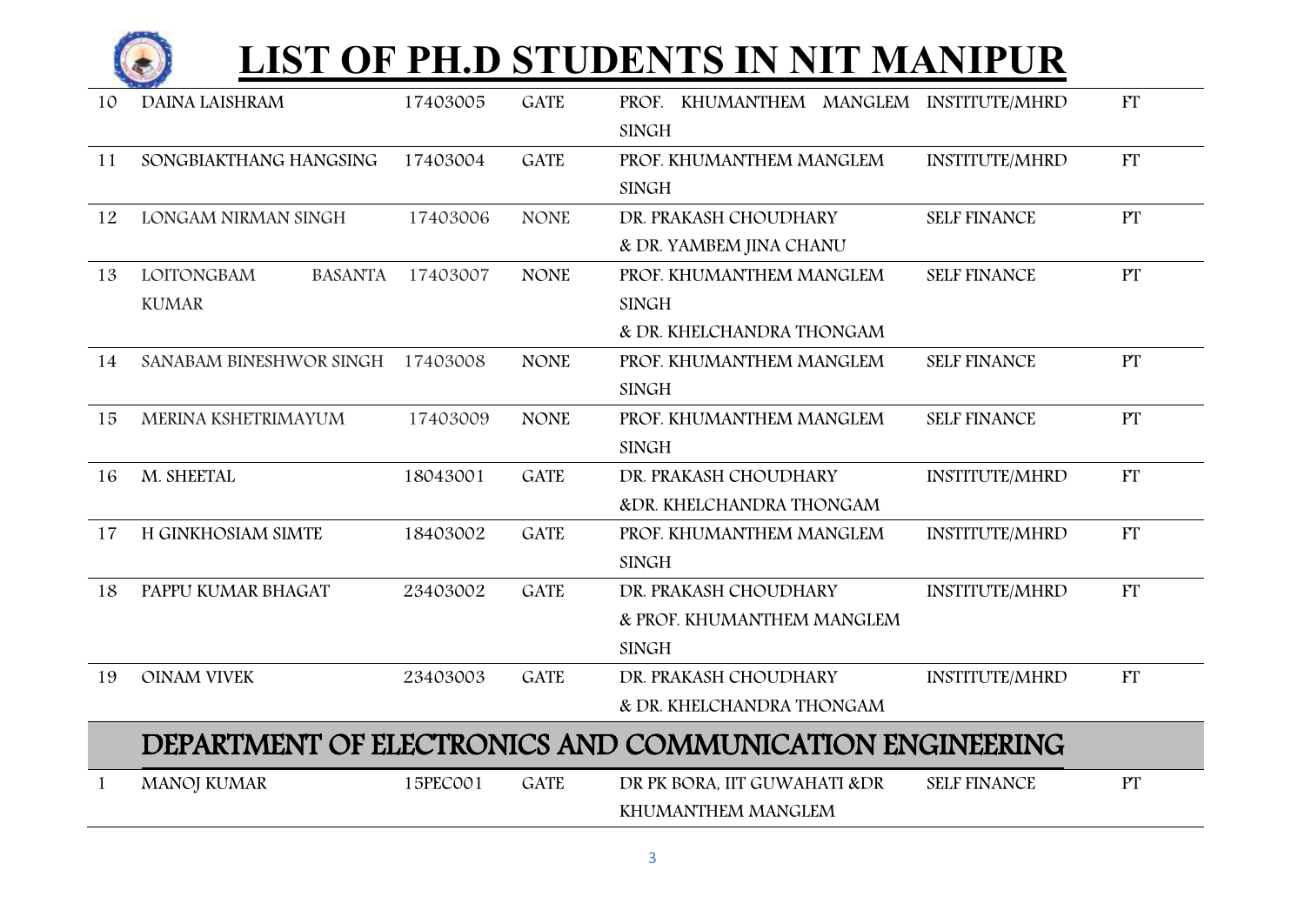

| $\overline{2}$ | KHARIBAM JILENKUMARI DEVI            | 14PEC001 | <b>NONE</b> | DR KHELCHANDRA THONGAM         | <b>SELF FINANCE</b>   | PT        |
|----------------|--------------------------------------|----------|-------------|--------------------------------|-----------------------|-----------|
| $\mathfrak{B}$ | HUIREM TARUNKUMAR SINGH              | 14PEC002 | <b>NONE</b> | DR ASHISH RANJAN               | <b>SELF FINANCE</b>   | PT        |
| $\overline{4}$ | SARUNGBAM BONNY                      | 14PEC003 | <b>GATE</b> | DR YAMBEM JINA CHANU           | <b>INSTITUTE/MHRD</b> | FT        |
| 5              | SALAM DEVAYANI DEVI                  | 17405004 | <b>NONE</b> | DR LOITONGBAM SURAJKUMAR       | <b>SELF FINANCE</b>   | PT        |
|                |                                      |          |             | SINGH& PROF KP GHATAK          |                       |           |
| 6              | RICHARD NINGTHOUJAM                  | 17405003 | <b>NONE</b> | DR LOITONGBAM SURAJKUMAR       | <b>SELF FINANCE</b>   | PT        |
|                |                                      |          |             | <b>SINGH</b>                   |                       |           |
| $\overline{7}$ | <b>BONNEY YUMNAM</b>                 | 18405005 | <b>NONE</b> | DR LOITONGBAM SURAJKUMAR       | <b>INSTITUTE/MHRD</b> | FT        |
|                |                                      |          |             | <b>SINGH</b>                   |                       |           |
| 8              | RK NANAO                             | 18405004 | <b>NONE</b> | DR LOITONGBAM SURAJKUMAR       | <b>INSTITUTE/MHRD</b> | FT        |
|                |                                      |          |             | <b>SINGH</b>                   |                       |           |
| 9              | <b>DIPANKAR</b>                      | 18405006 | <b>NONE</b> | DR LOITONGBAM SURAJKUMAR       | <b>INSTITUTE/MHRD</b> | <b>FT</b> |
|                |                                      |          |             | <b>SINGH</b>                   |                       |           |
| 10             | <b>SIMON TRONGBAM</b>                | 18405002 | <b>GATE</b> | DR LOITONGBAM SURAJKUMAR       | <b>SELF FINANCE</b>   | PT        |
|                |                                      |          |             | SINGH & DR. BENJAMIN A SHIMRAY |                       |           |
| 11             | PINKY KHUNDRAKPAM                    | 18405003 | <b>GATE</b> | DR ASHISH RANJAN               | <b>SELF FINANCE</b>   | PT        |
| 12             | VISTA J                              | 17405002 | <b>GATE</b> | DR ASHISH RANJAN               | <b>INSTITUTE/MHRD</b> | FT        |
| 13             | MANOJ JOSHI                          | 17405001 | <b>GATE</b> | DR ASHISH RANJAN               | <b>INSTITUTE/MHRD</b> | FT        |
| 14             | <b>PRERNA</b>                        | 18405001 | <b>NONE</b> | DR ASHISH RANJAN               | <b>INSTITUTE/MHRD</b> | FT        |
|                | DEPARTMENT OF ELECTRICAL ENGINEERING |          |             |                                |                       |           |
| $\mathbf{1}$   | <b>NAMEIRAKPAM</b>                   | 14PEE002 | <b>GATE</b> | DR. Y. JINA (CSE DEPT.)        | <b>INSTITUTE/MHRD</b> | FT        |
|                | <b>DHANACHANDRA</b>                  |          |             |                                |                       |           |
| $\overline{2}$ | <b>ARKDEV</b>                        | 17404001 | <b>GATE</b> | DR. MRINAL KANTI SARKAR        | <b>INSTITUTE/MHRD</b> | FT        |
| 3              | <b>SUMANT ANAND</b>                  | 17404003 | <b>GATE</b> | DR. MRINAL KANTI SARKAR        | <b>INSTITUTE/MHRD</b> | FT        |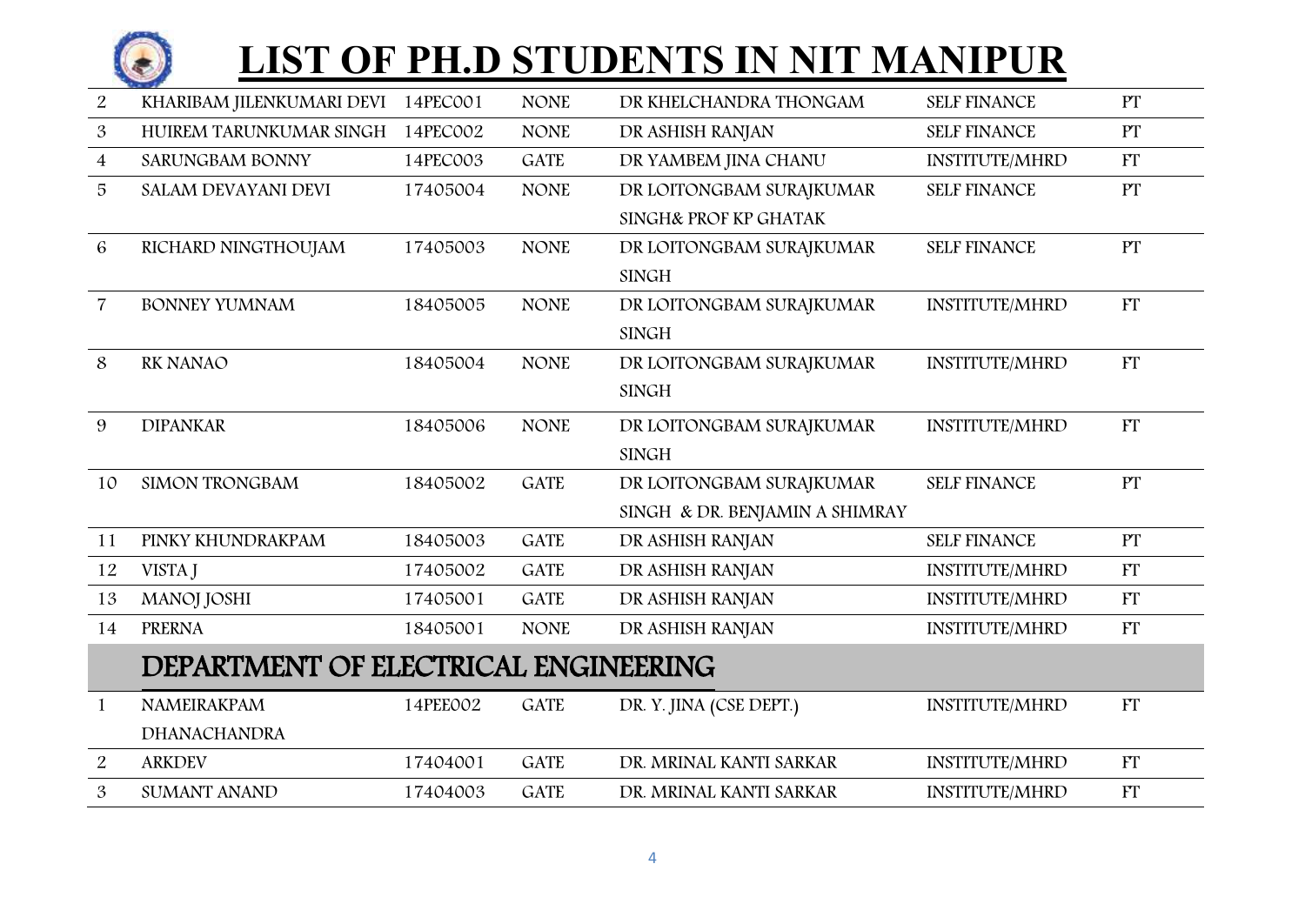

| $\overline{4}$ | <b>BADAL KUMAR</b>             | 17404002 | <b>GATE</b> | DR. SHUMA ADHIKARI     | <b>INSTITUTE/MHRD</b> | FT             |
|----------------|--------------------------------|----------|-------------|------------------------|-----------------------|----------------|
| 5              | <b>BAPPA ROY</b>               | 17404001 | <b>GATE</b> | DR. SHUMA ADHIKARI     | <b>INSTITUTE/MHRD</b> | FT             |
| 6              | N. BHUSHANA SAMYUEL            | 18404002 | <b>GATE</b> | DR. BENJAMIN A SHIMRAY | <b>INSTITUTE/MHRD</b> | FT             |
| $\overline{7}$ | RAJKUMARI MALEMNGANBI          | 18404003 | <b>NONE</b> | DR. BENJAMIN A SHIMRAY | <b>SELF-FINANCE</b>   | PT             |
| 8              | RESHMA CHINGAKHAM              | 18404004 | <b>NONE</b> | DR. SHUMA ADHIKARI     | <b>SELF-FINANCE</b>   | PT             |
|                | DEPARTMENT OF PHYSICS          |          |             |                        |                       |                |
| $\mathbf{1}$   | N. KIRTIMALA DEVI              | 17409001 | <b>NONE</b> | DR. L. HEROJIT SINGH   | <b>SELF-FINANCE</b>   | PT             |
| $\overline{2}$ | <b>JIMPAUL SAMUKCHAM</b>       | 17409002 | <b>NONE</b> | DR. LENIN SHAGOLSEM    | SELF-FINANCE          | PT             |
| $\mathfrak{B}$ | NINGTHOUJAM JOSEPH SINGH       | 17409003 | <b>NONE</b> | DR. L. HEROJIT SINGH   | <b>DST-INSPIRE</b>    | FT             |
|                |                                |          |             |                        | <b>FELLOWSHIP</b>     |                |
| $\overline{4}$ | <b>BORIS WAREPPAM</b>          | 18409001 | <b>NONE</b> | DR. L. HEROJIT SINGH   | <b>SELF FINANCE</b>   | FT             |
| 5              | KHOISNAM NANAOBA SINGH         | 18409002 | <b>NONE</b> | DR. MAMATA MAISNAM, &  | PROJECT               | FT             |
|                |                                |          |             | DR. RK. KAMALJIT       |                       |                |
| 6              | THOUDAM VILIP SINGH            | 18409003 | <b>NONE</b> | DR. LENIN SHAGOLSEM    | <b>SELF FINANCE</b>   | FT             |
| $\overline{7}$ | DANIEL CLIFF GONMEI            | 18409004 | JRF-CSIR,   | DR. IBETOMBI SOIBAM    | <b>SELF FINANCE</b>   | $\Gamma\Gamma$ |
|                |                                |          | <b>GATE</b> |                        |                       |                |
| 8              | KONTHOUJAM PRIYANANDA 18409005 |          | <b>NONE</b> | DR. L. HEROJIT SINGH   | <b>SELF FINANCE</b>   | FT             |
|                | <b>SINGH</b>                   |          |             |                        |                       |                |
| 9              | SAYANTAN SINHA                 | 18409003 | UGC-NET.    | DR. BIBHU PRASAD SWAIN | <b>INSTITUTE/MHRD</b> | FT             |
|                |                                |          | <b>GATE</b> |                        |                       |                |
| 10             | NAOREM ARUNA DEVI              | 18409006 | <b>NONE</b> | DR. BIBHU PRASAD SWAIN | <b>SELF FINANCE</b>   | FT             |
| 11             | SUMITRA NONGTHOMBAM            | 18409007 | <b>GATE</b> | DR. BIBHU PRASAD SWAIN | <b>INSTITUTE/MHRD</b> | FT             |
| 12             | AYEKPAM KIRANJIT SINGH         | 18409008 | <b>NONE</b> | DR. IBETOMBI SOIBAM    | PROJECT               | FT             |
| 13             | <b>JACKSON PAME</b>            | 18409009 | <b>NONE</b> | DR. LENIN SHAGOLSEM    | PROJECT               | FT             |
| 14             | HUIDROM SURJALATA DEVI         | 16PHP001 | <b>GATE</b> | DR. MAMATA MAISNAM     | <b>SELF FINANCE</b>   | FT             |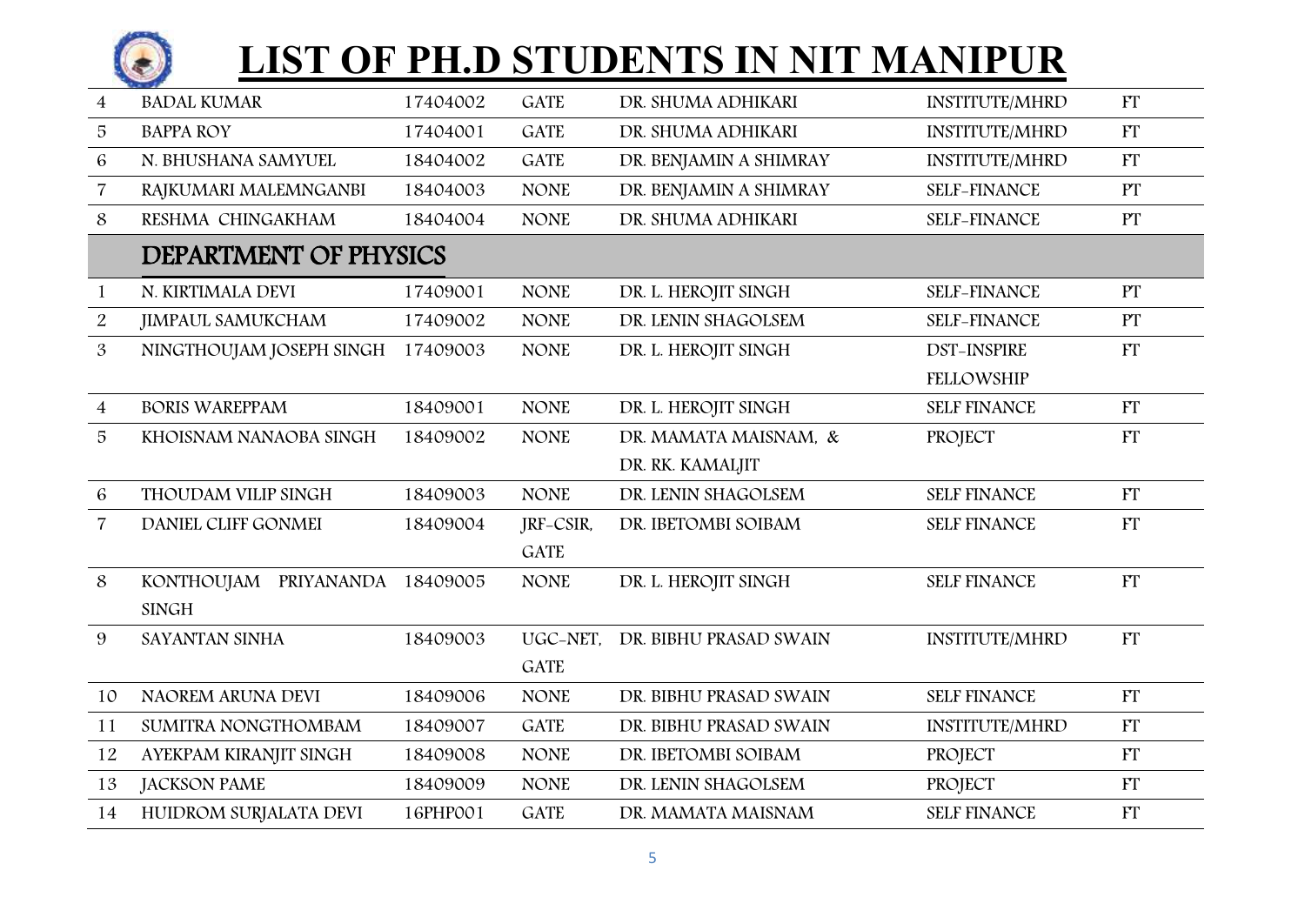| 15             | JANGKHOHAO TOUTHANG            | 15PHP001 | <b>CSIR-NET</b> | DR. MAMATA MAISNAM   | <b>SELF FINANCE</b>     | FT        |
|----------------|--------------------------------|----------|-----------------|----------------------|-------------------------|-----------|
| 16             | <b>BIJU THANGJAM</b>           | 14PHP001 | <b>NONE</b>     | DR. IBETOMBI SOIBAM  | <b>SELF FINANCE</b>     | PT        |
|                | <b>DEPARTMENT OF CHEMISTRY</b> |          |                 |                      |                         |           |
| $\mathbf{1}$   | H. FARIDA DEVI                 | 15PCH001 | <b>NET</b>      | DR. TH. DAVID SINGH  | <b>INSTITUTE/MHRD</b>   | <b>FT</b> |
|                | (THESIS SUBMITTED)             |          |                 |                      |                         |           |
| 2              | REENA LONGJAM                  | 15PCH002 | <b>NONE</b>     | DR. MITHUN ROY       | <b>SELF FINANCE</b>     | PT        |
| $\mathfrak{B}$ | NG. BHOGENJIT SINGH            | 15PCH003 | <b>NONE</b>     | DR. TH. DAVID SINGH  | <b>SELF FINANCE</b>     | PT        |
| $\overline{4}$ | TH. SAMRAT SINGH               | 15PCH004 | <b>NONE</b>     | DR. TH. DAVID SINGH  | <b>INSTITUTE</b>        | FT        |
| 5              | S. BINITA CHANU                | 15PCH005 | <b>NONE</b>     | DR. MITHUN ROY       | <b>DST WOMAN</b>        | FT        |
|                |                                |          |                 |                      | <b>SCIENTIST SCHEME</b> |           |
| 6              | <b>BANDANA SANASAM</b>         | 15PCH006 | <b>NET</b>      | DR. MITHUN ROY       | <b>INSTITUTE/MHRD</b>   | FT        |
| $\overline{7}$ | DHANANJAYA KALDHI              | 16PCH001 | <b>GATE</b>     | DR. CHANDI C MALAKAR | <b>INSTITUTE/MHRD</b>   | FT        |
| 8              | NAGARAJU VODNALA               | 16PCH002 | <b>GATE</b>     | DR. CHANDI C MALAKAR | <b>INSTITUTE/MHRD</b>   | <b>FT</b> |
| 9              | <b>ARUP KABI</b>               | 16402001 | <b>GATE</b>     | DR. CHANDI C MALAKAR | <b>INSTITUTE/MHRD</b>   | FT        |
| 10             | <b>DULAL MUSIB</b>             | 16402002 | <b>GATE</b>     | DR. MITHUN ROY       | <b>INSTITUTE/MHRD</b>   | <b>FT</b> |
| 11             | RAGHURAM G.                    | 16402003 | <b>GATE</b>     | DR. CHANDI C MALAKAR | <b>INSTITUTE/MHRD</b>   | <b>FT</b> |
| 12             | NAOREM MANGLEMBI DEVI          | 17402001 | <b>NET</b>      | DR. S. NAGARAJAN     | <b>INSTITUTE/MHRD</b>   | FT        |
| 13             | MRITYUNJOY PAL                 | 18402001 | <b>NONE</b>     | DR. MITHUN ROY       | SERB PROJECT            | <b>FT</b> |
| 14             | ELANGBAM PINKY DEVI            | 18402002 | <b>NONE</b>     | DR. CHANDI C MALAKAR | <b>SELF FINANCE</b>     | <b>FT</b> |
| 15             | STEMON CHANAM                  | 18402003 | <b>NONE</b>     | DR. TH. DAVID SINGH  | <b>SELF FINANCE</b>     | FT        |
| 16             | L. CHUNGKHOLEN KOM             | 18402004 | <b>NONE</b>     | DR. S. NAGARAJAN     | <b>SELF FINANCE</b>     | FT        |
| 17             | MOHAMMAD HUSSAIN               | 18402005 | <b>NONE</b>     | DR. TH. DAVID SINGH  | <b>SELF FINANCE</b>     | <b>FT</b> |
|                | DEPARTMENT OF MATHEMATICS      |          |                 |                      |                         |           |
| 1              | L SHANJIT SINGH                | 14PHM001 | CSIR(JRF)       | DR. Y ROHEN SINGH    | <b>UGC</b>              | FT        |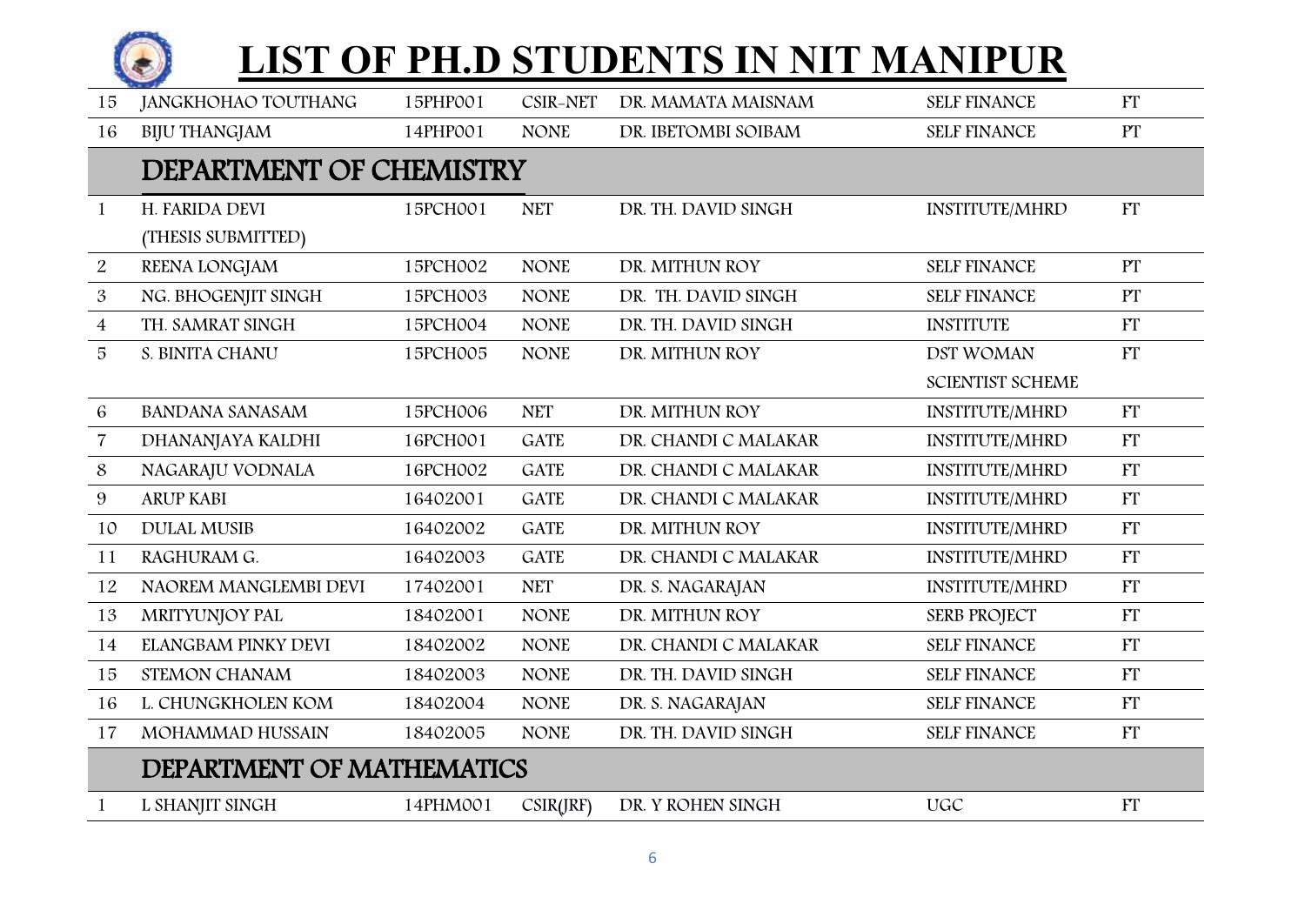

| $\overline{2}$ | LEISHINGAM KUMRAH                    | 17408001  | <b>NET</b>  | DR. S. SURENDRA SINGH   | <b>INSTITUTE/MHRD</b> | <b>FT</b> |
|----------------|--------------------------------------|-----------|-------------|-------------------------|-----------------------|-----------|
| $\mathfrak{B}$ | REINGACHAN N                         | 17408002  | CSIR(JRF)   | DR. CH. BARCHAND        | <b>UGC</b>            | FT        |
| $\overline{4}$ | TH BIRKRAMJIT SINGH                  | 18408005  | <b>NET</b>  | DR. CH. BARCHAND        | <b>INSTITUTE/MHRD</b> | <b>FT</b> |
| 5              | MD KHURSHID ALAM                     | 18408002  | <b>GATE</b> | DR. S. SURENDRA SINGH   | <b>INSTITUTE/MHRD</b> | <b>FT</b> |
| 6              | TH STEPHEN SINGH                     | 18408008  | CSIR(JRF)   | DR. Y ROHEN SINGH       | CSIR                  | FT        |
| $\overline{7}$ | <b>CHINGTHAM SONIA</b>               | 18408001  | <b>NONE</b> | DR. S. SURENDRA SINGH   | <b>SELF FINANCE</b>   | FT        |
| $\,8\,$        | KHANGEMBAM BABINA DEVI               | 18408003  | <b>NONE</b> | DR. CH. BARCHAND        | <b>SELF FINANCE</b>   | <b>FT</b> |
| 9              | EKTA SHARMA                          | 18408004  | <b>NONE</b> | DR. SUNIL PANDAY        | <b>SELF FINANCE</b>   | FT        |
| 10             | WAIKHOM HENARITA CHANU               | 18408006  | <b>NONE</b> | DR. SUNIL PANDAY        | <b>SELF FINANCE</b>   | <b>FT</b> |
| 11             | MAISNAM TRIVENI DEVI                 | 18408007  | <b>NONE</b> | DR. CH. BARCHAND        | <b>SELF FINANCE</b>   | FT        |
| 12             | LAMBAMAYUM ANJANA DEVI               | 18408009  | <b>NONE</b> | DR. S. SURENDRA SINGH   | <b>SELF FINANCE</b>   | <b>FT</b> |
| 13             | TONGBRAM RONI DEVI                   | 184080010 | <b>NONE</b> | DR. SUNIL PANDAY        | <b>SELF FINANCE</b>   | <b>FT</b> |
| 14             | KH BULBUL SINGH                      | 14PHM002  | <b>NET</b>  | DR. Y ROHEN SINGH       | <b>SELF FINANCE</b>   | PT        |
| 15             | N PRIYOBARTA SINGH                   | 14PHM003  | <b>NET</b>  | DR. Y ROHEN SINGH       | <b>SELF FINANCE</b>   | PT        |
| 16             | M SARATCHANDRA SINGH                 | 16PHM001  | <b>NET</b>  | DR. S. SURENDRA SINGH   | <b>SELF FINANCE</b>   | PT        |
| 17             | <b>ASUTOSH MISHRA</b>                | 17408002  | <b>NET</b>  | DR. SUNIL PANDAY        | <b>SELF FINANCE</b>   | PT        |
| 18             | KSH KRISNADAS SINGH                  | 17408003  | <b>NET</b>  | DR. CH. BARCHAND        | <b>SELF FINANCE</b>   | PT        |
|                | DEPARTMENT OF MECHANICAL ENGINEERING |           |             |                         |                       |           |
| $\mathbf{1}$   | KETAN ATULKUMAR GANATRA 16407001     |           | <b>GATE</b> | DR. DUSHYANT SINGH      | <b>INSTITUTE/MHRD</b> | FT        |
| 2              | VIKASH KUMAR SINGH                   | 16407005  | <b>GATE</b> | DR. DUSHYANT SINGH      | <b>INSTITUTE/MHRD</b> | FT        |
|                | <b>CHAUHAN</b>                       |           |             |                         |                       |           |
| $\mathfrak{B}$ | KEDUMESE U MEKRISUH                  | 17407001  |             | DR. DUSHYANT SINGH      | <b>INSTITUTE/MHRD</b> | <b>FT</b> |
|                |                                      |           | <b>GATE</b> | DR. UDYRAJ (IIT BHILAI) |                       |           |
| $\overline{4}$ | CHUNKYRAJ KHANGEMBAM                 | 17407005  | <b>NON</b>  | DR. DUSHYANT SINGH      | <b>JRF</b>            | <b>FT</b> |
| 5              | N BIKRAMJIT SINGH                    | 18407001  | <b>GATE</b> | DR. ANIL KR BIRRU       | <b>INSTITUTE/MHRD</b> | <b>FT</b> |